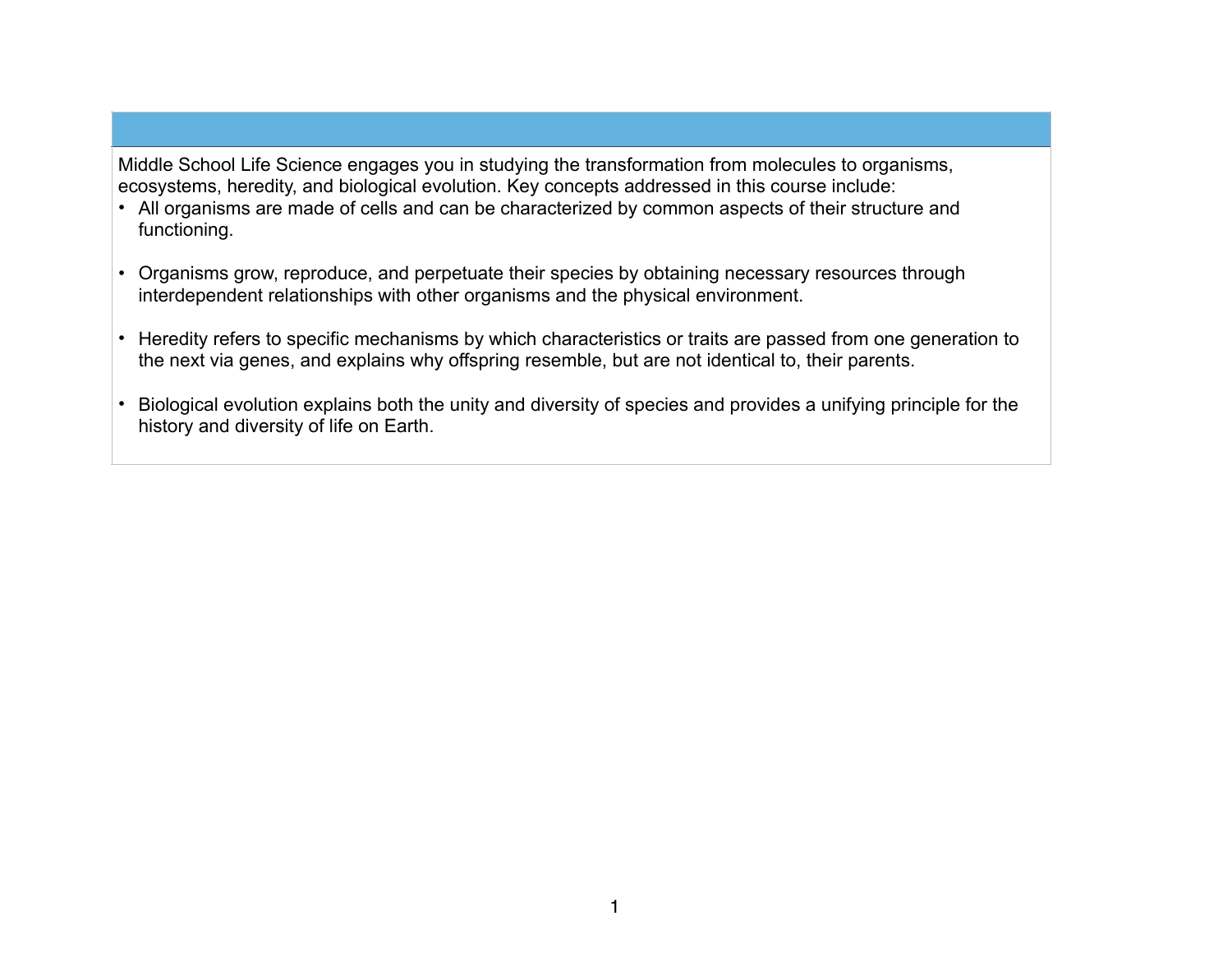| Info about the URL<br>(published on the "i"<br>button of a resource/<br>url)                                        | <b>Notes</b> |
|---------------------------------------------------------------------------------------------------------------------|--------------|
| aspects of their structure and functioning. You will also<br>ough interdependent relationships with other organisms |              |

| <b>MS Biological</b>                                                                                    |                                                                                                                                                                                                                                                                                                                                                                                                                                                                                                                                                                                                                                                                                                                                                                                                                                                                                                                                                                                                        |                                                                                                                   |                                                                                        |                                                                                                                                                                         |              |  |  |
|---------------------------------------------------------------------------------------------------------|--------------------------------------------------------------------------------------------------------------------------------------------------------------------------------------------------------------------------------------------------------------------------------------------------------------------------------------------------------------------------------------------------------------------------------------------------------------------------------------------------------------------------------------------------------------------------------------------------------------------------------------------------------------------------------------------------------------------------------------------------------------------------------------------------------------------------------------------------------------------------------------------------------------------------------------------------------------------------------------------------------|-------------------------------------------------------------------------------------------------------------------|----------------------------------------------------------------------------------------|-------------------------------------------------------------------------------------------------------------------------------------------------------------------------|--------------|--|--|
| <b>Module Title</b>                                                                                     | <b>Message</b>                                                                                                                                                                                                                                                                                                                                                                                                                                                                                                                                                                                                                                                                                                                                                                                                                                                                                                                                                                                         | <b>Assignment / Call to</b><br><b>Action</b>                                                                      | <b>Resource / URL</b>                                                                  | Info about the URL<br>(published on the "i"<br>button of a resource/<br>url)                                                                                            | <b>Notes</b> |  |  |
| <b>Module I: From</b><br><b>Molecules to</b><br>Organisms:<br><b>Structures and</b><br><b>Processes</b> | In this module you will explore that all organisms are made of cells and can be characterized by common aspects of their structure and functioning. You will also<br>learn that organisms grow, reproduce, and perpetuate their species by obtaining necessary resources through interdependent relationships with other organisms<br>and the physical environment.<br><b>Module I Essential Questions:</b><br>How do organisms live, grow, and respond to their environment, and reproduce?<br>How and why do organisms interact with their environment, and what are the effects of these interactions?<br>How are the characteristics of one generation passed to the next? How can individuals of the same species, and even siblings, have different<br>characteristics?<br>How can there be so many similarities among organisms, yet so many different kinds of plants, animals, and microorganisms?<br>3.1.7.A1.<br>3.1.7.A2.<br>3.1.7.A4.<br>3.1.7.A5.<br>3.1.7.A6.<br>3.1.7.B1.<br>3.1.7.B2. |                                                                                                                   |                                                                                        |                                                                                                                                                                         |              |  |  |
|                                                                                                         |                                                                                                                                                                                                                                                                                                                                                                                                                                                                                                                                                                                                                                                                                                                                                                                                                                                                                                                                                                                                        |                                                                                                                   |                                                                                        |                                                                                                                                                                         |              |  |  |
| <b>Heredity and DNA</b>                                                                                 | In this lesson, you will learn about the basics of<br>heredity and the role DNA plays in inherited traits.<br>3.1.7.B1.                                                                                                                                                                                                                                                                                                                                                                                                                                                                                                                                                                                                                                                                                                                                                                                                                                                                                | <b>IDENTIFY</b> the basics of<br>heredity.                                                                        | http://<br>learn.genetics.utah.edu/<br>content/inheritance/intro/                      | What is Heredity - Tour<br>of the Basics                                                                                                                                |              |  |  |
|                                                                                                         |                                                                                                                                                                                                                                                                                                                                                                                                                                                                                                                                                                                                                                                                                                                                                                                                                                                                                                                                                                                                        | <b>EXPLORE</b> DNA and the<br>role it plays in determining<br>how our bodies function<br>and what traits we have. | http://<br>learn.genetics.utah.edu/<br>content/inheritance/<br>traits/                 | Genetics: Tour of the<br><b>Basics</b>                                                                                                                                  |              |  |  |
|                                                                                                         |                                                                                                                                                                                                                                                                                                                                                                                                                                                                                                                                                                                                                                                                                                                                                                                                                                                                                                                                                                                                        | <b>DEMONSTRATE how cells</b><br>function.                                                                         | https://itunes.apple.com/<br>us/app/comic-star-hd-<br>comic-strip/<br>id924459189?mt=8 | CHOOSE a group of<br>specialized cells and<br>CREATE a four panel<br>comic strip. The strip<br>should show the cells<br>doing their job in a funny<br>and accurate way. |              |  |  |

| <u>u/</u><br>ro/ | What is Heredity - Tour<br>of the Basics                                                                                                                                       |  |
|------------------|--------------------------------------------------------------------------------------------------------------------------------------------------------------------------------|--|
| u/               | Genetics: Tour of the<br><b>Basics</b>                                                                                                                                         |  |
| <u>m/</u>        | CHOOSE a group of<br>specialized cells and<br><b>CREATE a four panel</b><br>comic strip. The strip<br>should show the cells<br>doing their job in a funny<br>and accurate way. |  |
|                  |                                                                                                                                                                                |  |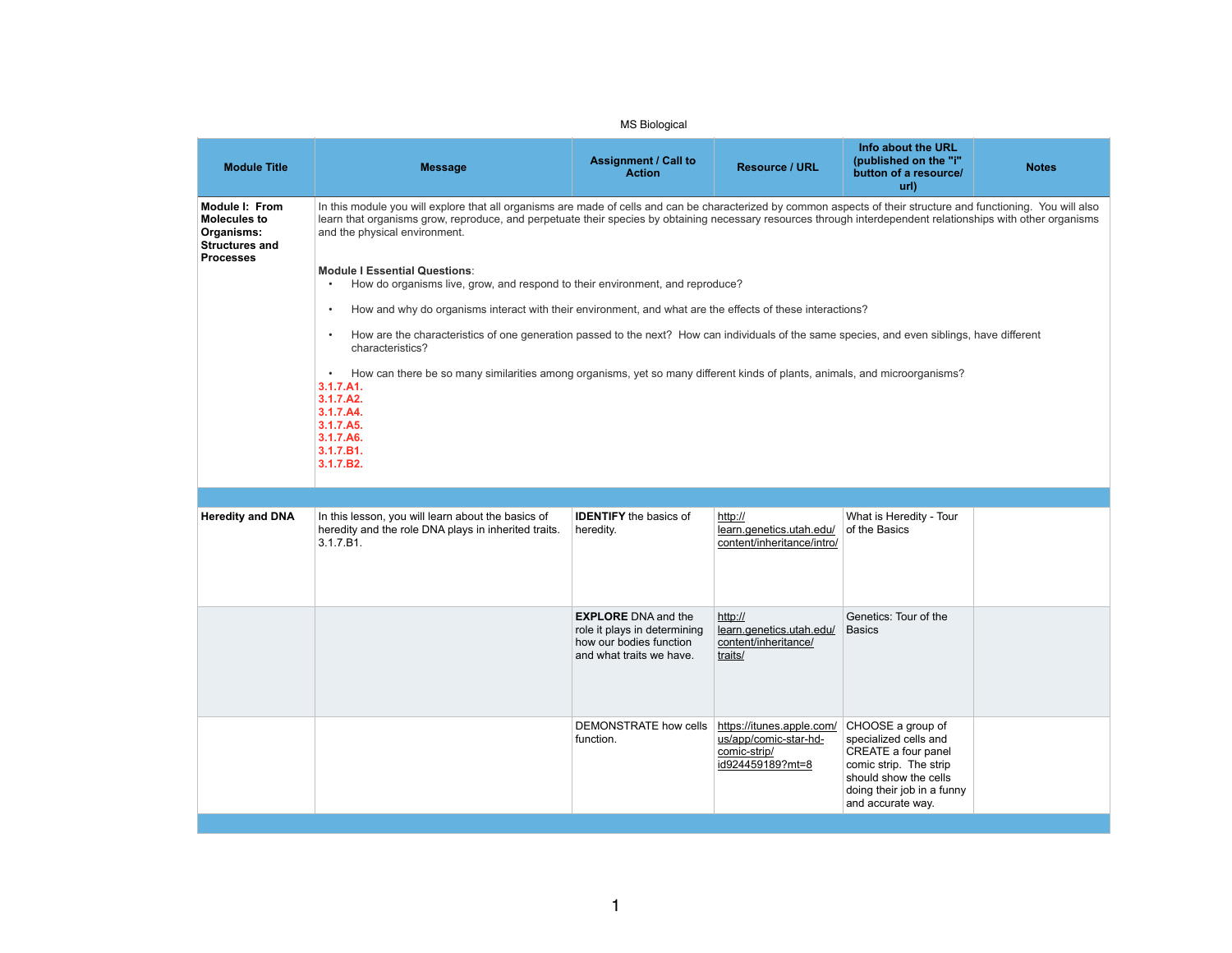| <b>Module Title</b>                     | <b>Message</b>                                                                                                                                                                                      | <b>Assignment / Call to</b><br><b>Action</b>                                                                                                                               | <b>Resource / URL</b>                                                                                          | Info about the URL<br>(published on the "i"<br>button of a resource/<br>url)            | <b>Notes</b> |
|-----------------------------------------|-----------------------------------------------------------------------------------------------------------------------------------------------------------------------------------------------------|----------------------------------------------------------------------------------------------------------------------------------------------------------------------------|----------------------------------------------------------------------------------------------------------------|-----------------------------------------------------------------------------------------|--------------|
| <b>Structure and</b><br><b>Function</b> | In this lesson, you will explore cells, the smallest<br>unit that can be said to be alive. You will learn<br>about the make-up of a cell and cell functions.<br>3.1.7.A4.<br>3.1.7.A5.<br>3.1.7.A6. | <b>LEARN</b> about cells and<br>their functions.                                                                                                                           | https://itunes.apple.com/<br>us/book/e.-o.-wilsons-<br>life-on-earth/<br>id888118327?mt=11                     |                                                                                         |              |
|                                         |                                                                                                                                                                                                     | <b>OBSERVE</b> the functions of<br>cells.                                                                                                                                  | http://youtu.be/<br>gFuEo2ccTPA                                                                                | Intro to cells video                                                                    |              |
|                                         |                                                                                                                                                                                                     | <b>EXPLORE</b> and INTERACT<br>with the makeup of cells.                                                                                                                   | http:www.cellsalive.com                                                                                        | CELLS alive - website -                                                                 |              |
|                                         |                                                                                                                                                                                                     | <b>LEARN</b> about the functions<br>of molecules and<br>organisms.                                                                                                         | https://itunes.apple.com/<br>us/book/from-molecules- - From Molecules to<br>to-organisms/<br>id862173694?mt=11 | iTunes - workbook/video<br>Organisms: Structures<br>and Processes, Gary<br><b>Hubbs</b> |              |
|                                         |                                                                                                                                                                                                     | LEARN and INTERACT in   https://itunes.apple.com/<br>the process of mitosis.                                                                                               | us/app/animal-histology-<br>lite/id461431898?mt=8                                                              |                                                                                         |              |
|                                         |                                                                                                                                                                                                     | <b>INTERACT</b> and<br><b>INVESTIGATE</b> the animal<br>cells. SUMMARIZE the<br>function of a cell as a<br>whole and ways parts of<br>cells contribute to the<br>function. | https://itunes.apple.com/<br>us/app/cell-world/<br>id873302906?mt=8                                            | Cell World App                                                                          |              |
|                                         |                                                                                                                                                                                                     | <b>SUMMARIZE</b> the function<br>of a cell as a whole and<br>ways parts of cells<br>contribute to the function.<br><b>CREATE an explanatory</b><br>video.                  | https://itunes.apple.com/<br>us/app/cell-world/<br>id873302906?mt=8                                            | Cell World App                                                                          |              |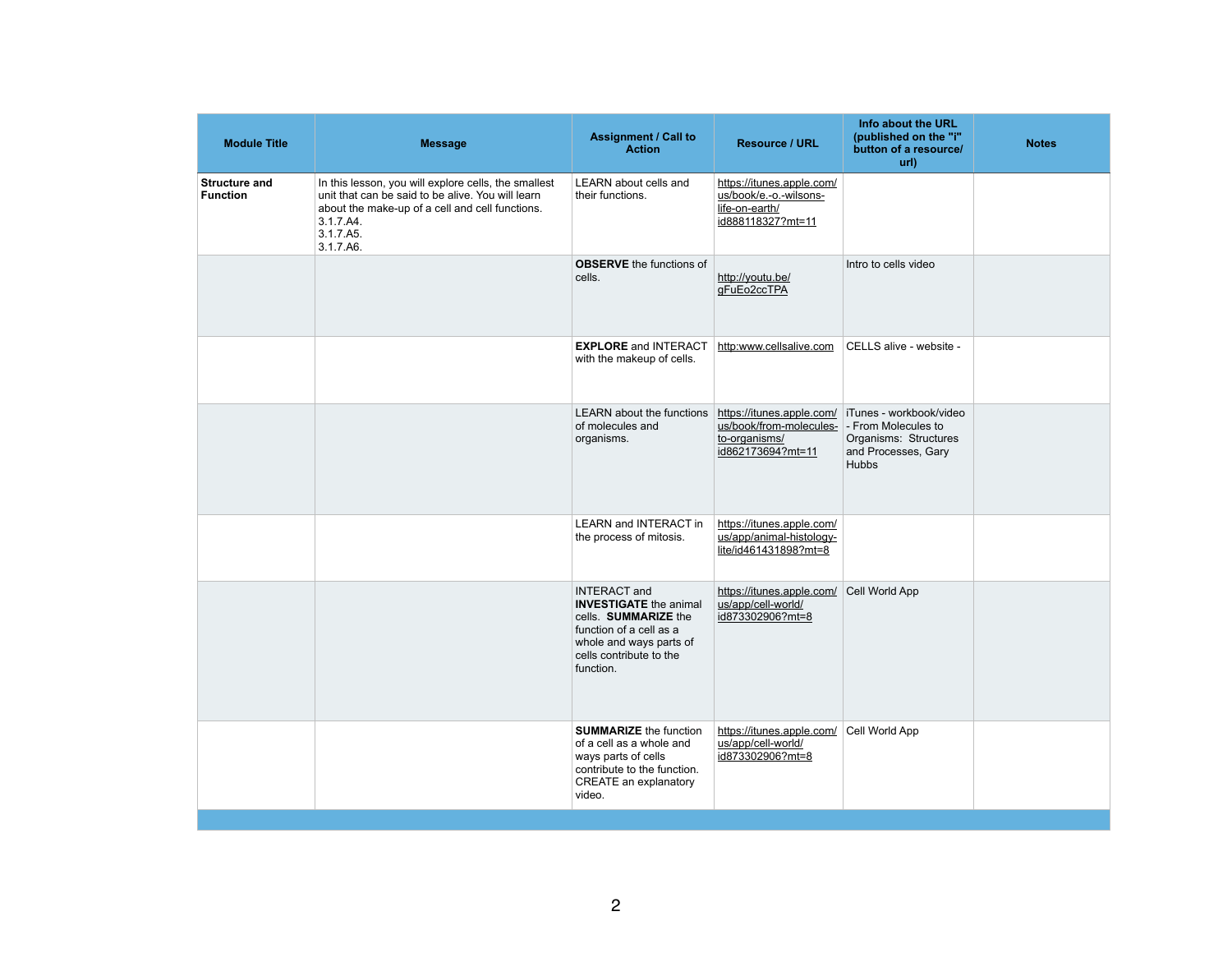| <b>Module Title</b>                                                             | <b>Message</b>                                                                                                                                                                                                                                                                                       | <b>Assignment / Call to</b><br><b>Action</b>                                                                       | <b>Resource / URL</b>                                                                        |
|---------------------------------------------------------------------------------|------------------------------------------------------------------------------------------------------------------------------------------------------------------------------------------------------------------------------------------------------------------------------------------------------|--------------------------------------------------------------------------------------------------------------------|----------------------------------------------------------------------------------------------|
| <b>Growth and</b><br>Development of<br><b>Organisms</b>                         | In this lesson, you will explore how organisms<br>reproduce, either sexually or asexually, and<br>transfer their genetic information to their offspring.<br>3.1.7.B2.                                                                                                                                | <b>PLACE</b> the life cycle of<br>insects in order.                                                                | https://itunes.apple.com/<br>us/app/animals-life-<br>cycle-insects/<br>id658736303?mt=8      |
|                                                                                 |                                                                                                                                                                                                                                                                                                      | <b>LEARN</b> about the life cycle<br>of frogs.                                                                     | https://itunes.apple.com/<br>us/app/life-cycle-of-the-<br>frog/id827625635?mt=8              |
|                                                                                 |                                                                                                                                                                                                                                                                                                      | <b>IDENTIFY</b> the reproductive<br>stages of a flower.                                                            | https://<br>www.youtube.com/<br>watch?<br>$v = 0$ UEpq1W9C E                                 |
|                                                                                 |                                                                                                                                                                                                                                                                                                      | <b>EXPLORE</b> plant growth<br>and reproduction.                                                                   | https://<br>www.youtube.com/<br>watch?v=V5yya4elRLw                                          |
|                                                                                 |                                                                                                                                                                                                                                                                                                      | <b>SIMULATE</b> the process of<br>the plant cycle. CREATE a<br>poster to model<br>understanding.                   | https://itunes.apple.com/<br>us/app/glogster/<br>id907433564?mt=8                            |
|                                                                                 |                                                                                                                                                                                                                                                                                                      |                                                                                                                    |                                                                                              |
| <b>Organization for</b><br><b>Matter and Energy</b><br><b>Flow in Organisms</b> | In this lesson, you will learn how plants, algae<br>(including phytoplankton), and many<br>microorganisms use the energy from light to make<br>sugars (food) from carbon dioxide from the<br>atmosphere and water through the process of<br>photosynthesis, which also releases oxygen.<br>3.1.7.A2. | <b>LEARN</b> about the process<br>of photosynthesis.                                                               | https://<br>www.khanacademy.org/<br>video/photosynthesis                                     |
|                                                                                 |                                                                                                                                                                                                                                                                                                      | <b>LEARN</b> about the global<br>carbon cycle.                                                                     | https://itunes.apple.com/<br>us/podcast/the-energy-<br>cycle/id380231245?<br>i=84486683&mt=2 |
|                                                                                 |                                                                                                                                                                                                                                                                                                      | <b>EXPLAIN</b> the plant's role in<br>the carbon cycle. CREATE<br>a presentation using a<br>photograph of a plant. | https://itunes.apple.com/<br>us/app/chatterpix-by-<br>duck-duck-moose/<br>id734038526?mt=8   |

|                                 | Info about the URL<br>(published on the "i"<br>button of a resource/<br>url) | <b>Notes</b> |
|---------------------------------|------------------------------------------------------------------------------|--------------|
| <u>m/</u>                       |                                                                              |              |
| <u>m/</u><br><u>&gt;-</u><br>=8 |                                                                              |              |
|                                 |                                                                              |              |
| $\overline{\mathsf{M}}$         |                                                                              |              |
| <u>m/</u>                       |                                                                              |              |
|                                 |                                                                              |              |
| <u>g/</u>                       | Khan Academy App or                                                          |              |
| <u>m/</u><br>'-                 |                                                                              |              |
| <u>m/</u>                       |                                                                              |              |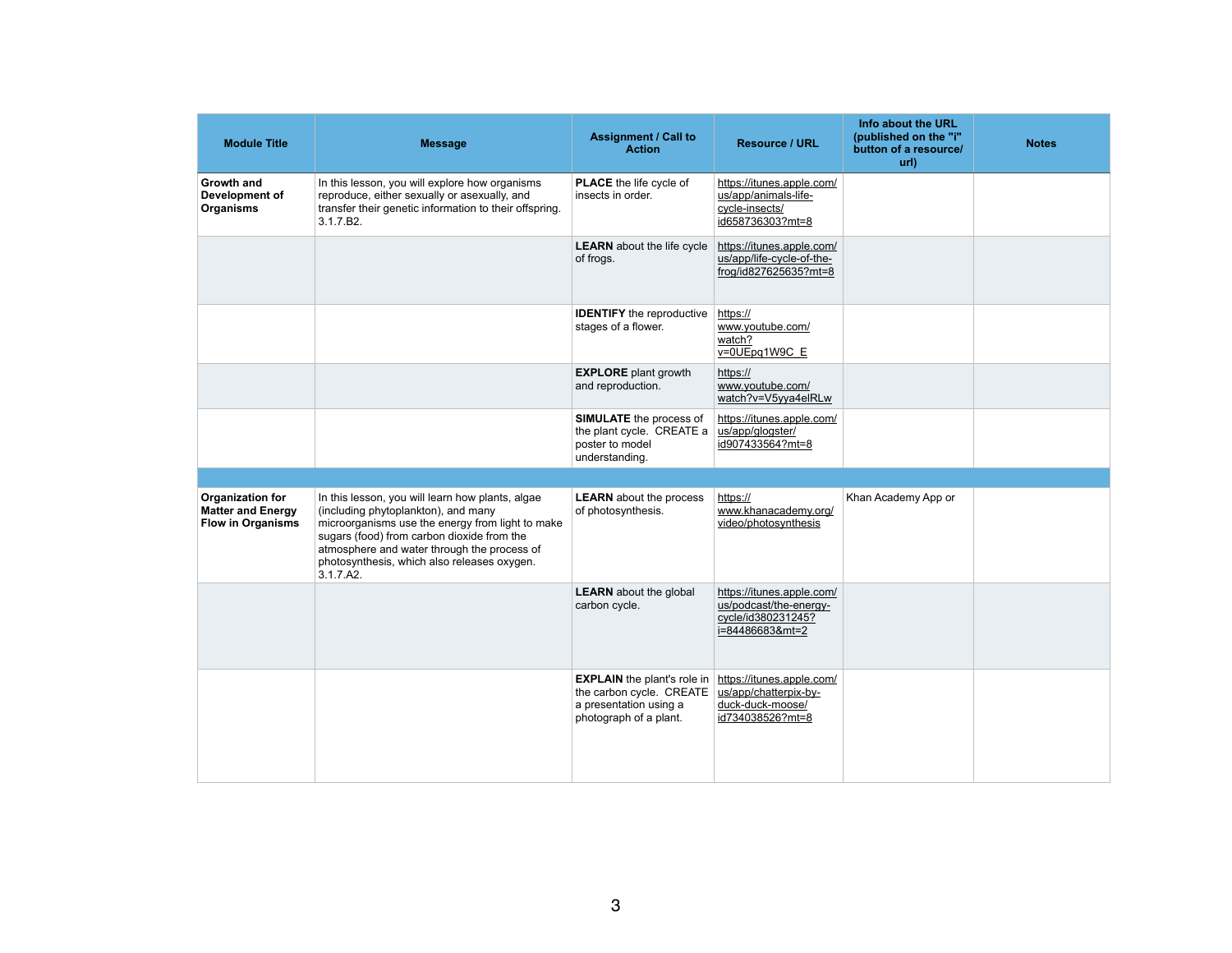| <b>Module Title</b>                     | <b>Message</b>                                                                                                                                                                                                    | <b>Assignment / Call to</b><br><b>Action</b>                                                                                                    | <b>Resource / URL</b>                                                                                                                         | Info about the URL<br>(published on the "i"<br>button of a resource/<br>url) | <b>Notes</b> |
|-----------------------------------------|-------------------------------------------------------------------------------------------------------------------------------------------------------------------------------------------------------------------|-------------------------------------------------------------------------------------------------------------------------------------------------|-----------------------------------------------------------------------------------------------------------------------------------------------|------------------------------------------------------------------------------|--------------|
|                                         |                                                                                                                                                                                                                   | <b>DESCRIBE</b> how enzymes<br>affect the rate of a reaction<br>by observing simulation<br>catalyst reaction.                                   | http://<br>www.phschool.com/<br>atschool/phbio/<br>active art/<br>enzyme action/<br>index.html                                                |                                                                              |              |
|                                         |                                                                                                                                                                                                                   | <b>COMPARE</b> and<br><b>CONTRAST</b> actual<br>photosynthesis to artificial<br>photosynthesis.                                                 | http://abcnews.go.com/<br>blogs/technology/<br>2013/06/chemist-hopes-<br>artificial-leaf-can-power-<br>civilization-using-<br>photosynthesis/ |                                                                              |              |
|                                         |                                                                                                                                                                                                                   |                                                                                                                                                 |                                                                                                                                               |                                                                              |              |
| <b>Information</b><br><b>Processing</b> | In this lesson, you will learn how each sense<br>receptor responds to different inputs<br>(electromagnetic, mechanical, chemical),<br>transmitting them as signals that travel along nerve<br>cells to the brain. | <b>LEARN about the three</b><br>sensory inputs:<br>electromagnetic,<br>mechanical, chemical,<br>citing examples of these<br>inputs with others. | https://<br>www.youtube.com/<br>watch?v=W4N-7AlzK7s                                                                                           |                                                                              |              |
|                                         |                                                                                                                                                                                                                   | <b>EXPLORE</b> the brain and<br>nervous system.                                                                                                 | https://itunes.apple.com/<br>us/app/finr-brain-atlas/<br>id424850167?mt=8                                                                     | https://docs.google.com/<br>document/d/<br>1pkaQVQdGzBE6NzKQ                 |              |
|                                         |                                                                                                                                                                                                                   | <b>LABEL</b> the major parts of<br>the nervous system.                                                                                          | https://itunes.apple.com/<br>us/app/explain-<br>everything-interactive/                                                                       |                                                                              |              |

id431493086?mt=8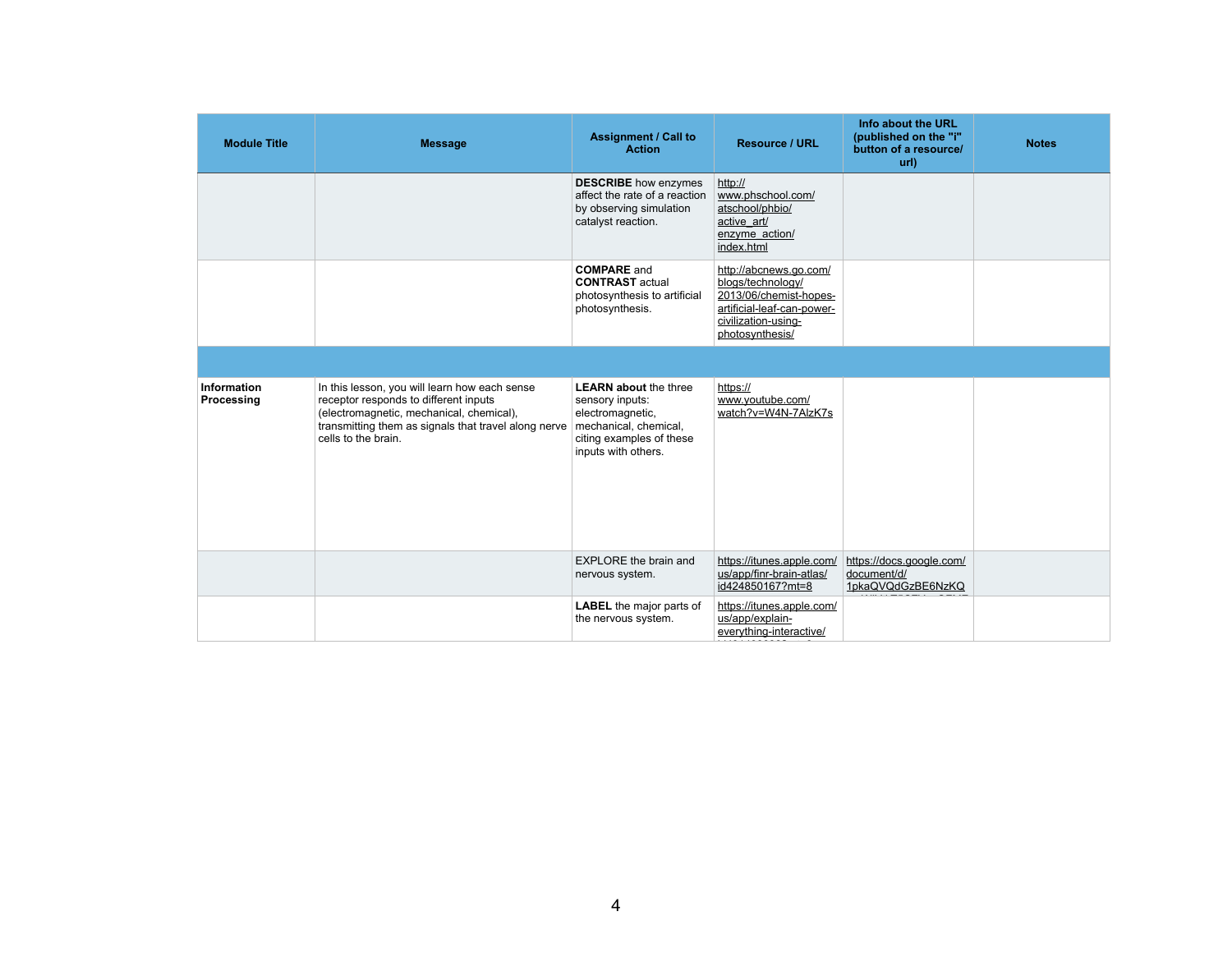MS Life Science

| <b>Module Title</b>                                                   | <b>Message</b>                                                                                                                                                                                                                                                                                                                                                                                                                                                    | <b>Assignment / Call</b><br>to Action (200<br><b>Character Max)</b>                               | <b>Resource / URL</b>                                                                                                                                                                                   | Info about the URL<br>(published on the<br>"i" button of a<br>resource/url) | <b>Notes</b>                |
|-----------------------------------------------------------------------|-------------------------------------------------------------------------------------------------------------------------------------------------------------------------------------------------------------------------------------------------------------------------------------------------------------------------------------------------------------------------------------------------------------------------------------------------------------------|---------------------------------------------------------------------------------------------------|---------------------------------------------------------------------------------------------------------------------------------------------------------------------------------------------------------|-----------------------------------------------------------------------------|-----------------------------|
| Module 2: Ecosystems:<br>Interactions, Energy, and<br><b>Dynamics</b> | will also learn about heredity and how one generation's traits are passed to the next.                                                                                                                                                                                                                                                                                                                                                                            |                                                                                                   | In this module you will explore and learn how organisms interact with their environment and how these interactions effect both the organisms and it's environment. You                                  |                                                                             |                             |
|                                                                       | <b>Module II Essential Questions:</b><br>How and why do organisms interact with their environment and what are the effects of these interactions?<br>of one generation passed to the next?<br>siblings, have different characteristics?<br>3.1.7.A8<br>4.1.7.A<br>4.1.7.C<br>4.1.7.D                                                                                                                                                                              |                                                                                                   | How do organisms live, grow, respond to their environment, and reproduce?<br>How can there be so many similarities among organisms, yet so many different kinds of plants, animals, and microorganisms? | How can individuals of the same species, and even                           | How are the characteristics |
|                                                                       |                                                                                                                                                                                                                                                                                                                                                                                                                                                                   |                                                                                                   |                                                                                                                                                                                                         |                                                                             |                             |
| Interdependent Relationships in<br>Ecosystems                         | In this lesson, you will explore that<br>organisms and populations of organisms<br>are dependent on their environmental<br>interactions both with other living things<br>and with nonliving factors. Growth of<br>organisms and population increases are<br>limited by access to resources (food,<br>water, oxygen). You will also find the<br>patterns of interactions between<br>organisms within their environments, both<br>living and nonliving, are shared. | <b>IDENTIFY</b> and<br><b>DESCRIBE</b> living<br>thing found in your<br>environment.              | https://itunes.apple.com/us/app/biokids/id509242921?mt=8                                                                                                                                                |                                                                             |                             |
|                                                                       |                                                                                                                                                                                                                                                                                                                                                                                                                                                                   | <b>DISCOVER</b> and<br><b>RESEARCH about</b><br>a living thing.                                   | https://itunes.apple.com/us/app/wikipedia-mobile/<br>id324715238?mt=8                                                                                                                                   |                                                                             |                             |
|                                                                       |                                                                                                                                                                                                                                                                                                                                                                                                                                                                   | <b>DEFINE</b> what make<br>up an ecosystem.                                                       | https://itunes.apple.com/us/course/what-is-an-ecosystem/<br>id583749360?i=125649601&mt=2                                                                                                                |                                                                             |                             |
|                                                                       |                                                                                                                                                                                                                                                                                                                                                                                                                                                                   | <b>ASSESS your</b><br>knowledge of<br>vocabulary<br>regarding<br>interactions among<br>organisms. | http://quizlet.com/ u8wzz                                                                                                                                                                               |                                                                             |                             |
|                                                                       |                                                                                                                                                                                                                                                                                                                                                                                                                                                                   | <b>EXAMINE</b> the<br>relationship<br>between predator<br>and prey.                               | https://itunes.apple.com/us/podcast/predators-and-prey/<br>id642572666?i=155614215&mt=2                                                                                                                 |                                                                             |                             |

|      | Info about the URL<br>(published on the<br>"i" button of a<br>resource/url) | <b>Notes</b>                |
|------|-----------------------------------------------------------------------------|-----------------------------|
|      | ect both the organisms and it's environment. You                            |                             |
| ice? |                                                                             | How are the characteristics |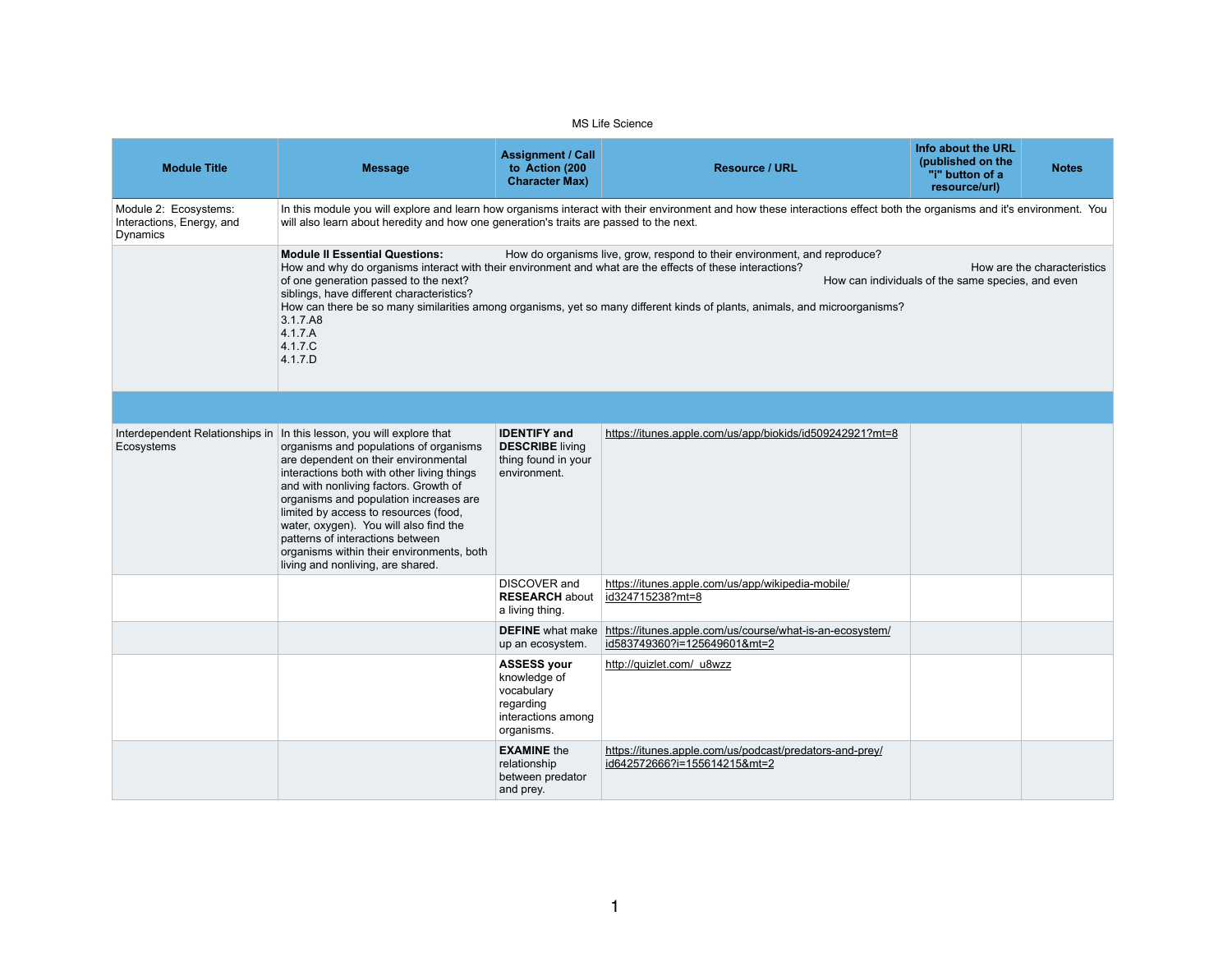| <b>Module Title</b>                                                 | <b>Message</b>                                                                                                                                                                                                                                                                                                                                                                                                                                                                                                                                                                                                                                                                                         | <b>Assignment / Call</b><br>to Action (200<br><b>Character Max)</b>                     | <b>Resource / URL</b>                                                                           | Info about the URL<br>(published on the<br>"i" button of a<br>resource/url) | <b>Notes</b> |
|---------------------------------------------------------------------|--------------------------------------------------------------------------------------------------------------------------------------------------------------------------------------------------------------------------------------------------------------------------------------------------------------------------------------------------------------------------------------------------------------------------------------------------------------------------------------------------------------------------------------------------------------------------------------------------------------------------------------------------------------------------------------------------------|-----------------------------------------------------------------------------------------|-------------------------------------------------------------------------------------------------|-----------------------------------------------------------------------------|--------------|
|                                                                     |                                                                                                                                                                                                                                                                                                                                                                                                                                                                                                                                                                                                                                                                                                        | <b>DETERMINE</b><br>where an animal<br>lives on map.                                    | https://itunes.apple.com/us/app/biodiversity-is-us/<br>id868781934?mt=8                         |                                                                             |              |
|                                                                     |                                                                                                                                                                                                                                                                                                                                                                                                                                                                                                                                                                                                                                                                                                        |                                                                                         |                                                                                                 |                                                                             |              |
| <b>Cycles of Matter and Energy</b><br><b>Transfer in Ecosystems</b> | In this lesson, you will explore that food<br>webs are models that demonstrate how<br>matter and energy are transferred<br>between producers (generally plants and<br>other organisms that engage in<br>photosynthesis), consumers, and<br>decomposers as the three groups interact<br>- primarily for food-within an ecosystem.<br>You will also look at how decomposers<br>recycle matter from dead plants and<br>animals, and their waste, back to the soil<br>and atmosphere in terrestrial<br>environments or to the water in aquatic<br>environments. And how the matter in an<br>ecosystem is constantly cycled between<br>organisms (living parts) and their<br>environment (nonliving parts). | <b>LEARN</b> about<br>energy flow through<br>an ecosystem.                              | https://itunes.apple.com/us/podcast/the-energy-cycle/<br>id380231245?i=84486683&mt=2            |                                                                             |              |
|                                                                     |                                                                                                                                                                                                                                                                                                                                                                                                                                                                                                                                                                                                                                                                                                        | <b>CREATE</b> and<br><b>EXPLORE</b> food<br>webs.                                       | https://itunes.apple.com/us/app/food-web/id565839214?<br>$mt=8$                                 |                                                                             |              |
|                                                                     |                                                                                                                                                                                                                                                                                                                                                                                                                                                                                                                                                                                                                                                                                                        | FILL in the energy<br>flow diagram.                                                     | https://drive.google.com/file/d/<br>0B99Um_mvTWdGSVd0SWU2cTh3LUE/view?usp=sharing               |                                                                             |              |
|                                                                     |                                                                                                                                                                                                                                                                                                                                                                                                                                                                                                                                                                                                                                                                                                        | <b>LEARN</b> about the<br>global carbon<br>cycle.                                       | https://itunes.apple.com/us/podcast/carbon-cycle-global-<br>warming/id261246615?i=29188421&mt=2 |                                                                             |              |
|                                                                     |                                                                                                                                                                                                                                                                                                                                                                                                                                                                                                                                                                                                                                                                                                        | <b>DISCOVER how</b><br>you can cut<br>carbon emissions<br>to prevent global<br>warming. | https://itunes.apple.com/us/app/offset/id895952566?mt=8                                         |                                                                             |              |
|                                                                     |                                                                                                                                                                                                                                                                                                                                                                                                                                                                                                                                                                                                                                                                                                        | <b>CREATE</b> diagram<br>that explains the<br>carbon cycle.                             | https://itunes.apple.com/us/app/glogster/id907433564?mt=8                                       |                                                                             |              |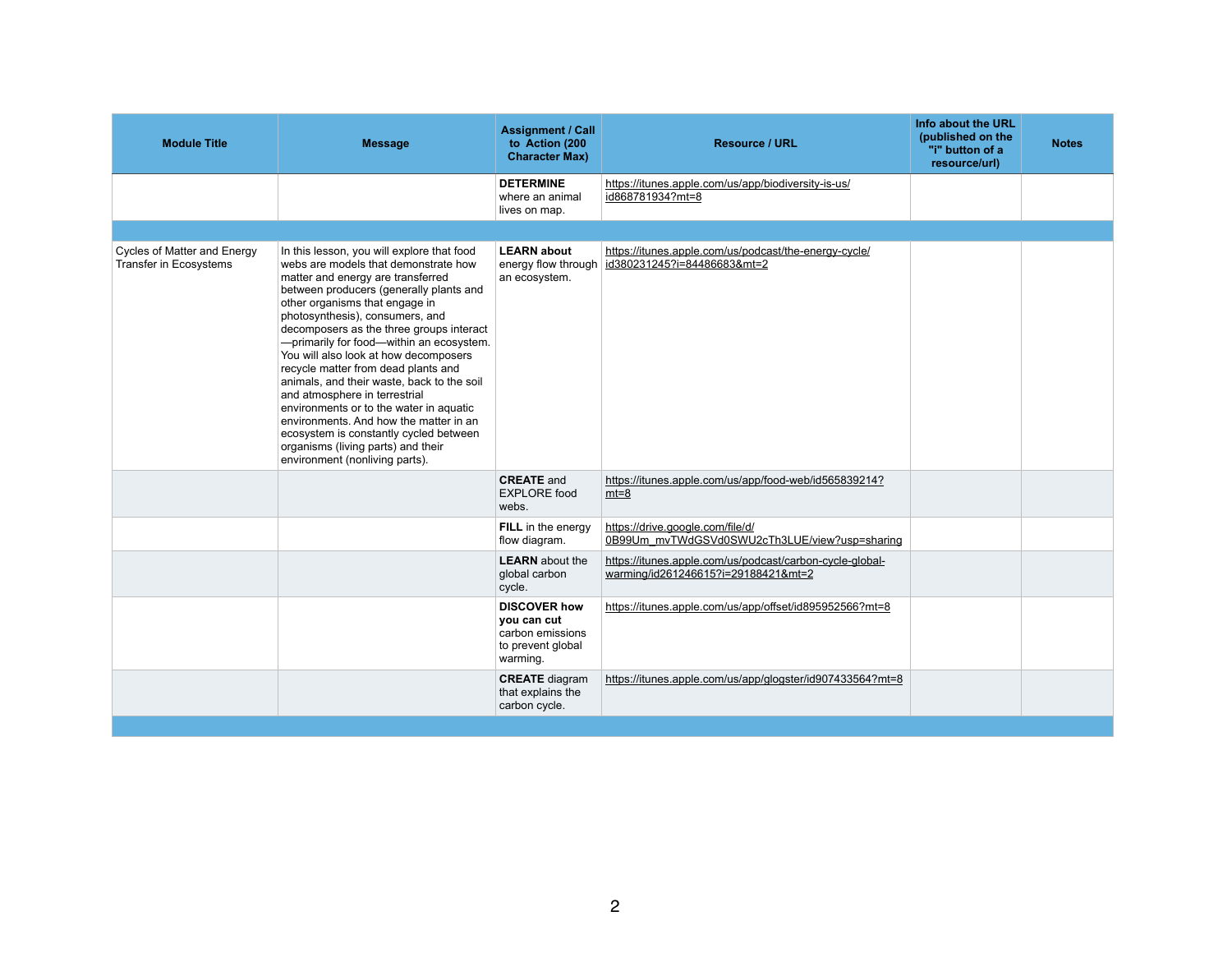| <b>Module Title</b>                                | <b>Message</b>                                                                                                                                                                                                                                                                                                                                                                                                                                                              | <b>Assignment / Call</b><br>to Action (200<br><b>Character Max)</b>                                                                                                          | <b>Resource / URL</b>                                                                                             | Info about the URL<br>(published on the<br>"i" button of a<br>resource/url) | <b>Notes</b> |
|----------------------------------------------------|-----------------------------------------------------------------------------------------------------------------------------------------------------------------------------------------------------------------------------------------------------------------------------------------------------------------------------------------------------------------------------------------------------------------------------------------------------------------------------|------------------------------------------------------------------------------------------------------------------------------------------------------------------------------|-------------------------------------------------------------------------------------------------------------------|-----------------------------------------------------------------------------|--------------|
| Ecosystem Dynamics,<br>Functioning, and Resilience | In this lesson, you will explore that<br>ecosystems are dynamic in nature; their<br>characteristics can vary over time.<br>Disruptions to any physical or biological<br>component of an ecosystem can lead to<br>shifts in all of its populations.<br>Biodiversity describes the variety of<br>species found in Earth's terrestrial and<br>oceanic ecosystems. The completeness<br>or integrity of an ecosystem's biodiversity<br>is often used as a measure of its health. | <b>LEARN</b> how<br>biodiversity and<br>ecosystems are<br>important for<br>sustaining life.                                                                                  | https://itunes.apple.com/us/book/e.-o.-wilsons-life-on-earth/<br>id888491533?mt=13                                | READ the pages<br>8-12 in Life on Earth                                     |              |
|                                                    |                                                                                                                                                                                                                                                                                                                                                                                                                                                                             | <b>EXPLORE</b> facts<br>about biodiversity.                                                                                                                                  | http://www.pbs.org/wnet/nature/the-loneliest-animals-web-<br>exclusive-video-the-importance-of-biodiversity/4942/ |                                                                             |              |
|                                                    |                                                                                                                                                                                                                                                                                                                                                                                                                                                                             | <b>DESCRIBE</b> how<br>the biodiversity of<br>either a forest or<br>marsh is a measure<br>of the Earth's good<br>health. CREATE a<br>presentation to<br>share your findings. | https://itunes.apple.com/us/app/tellagami/id572737805?<br>$mt=8$                                                  |                                                                             |              |
|                                                    |                                                                                                                                                                                                                                                                                                                                                                                                                                                                             | <b>INVESTIGATE</b><br>ways that you can<br>protect biodiversity.                                                                                                             | https://itunes.apple.com/us/app/biodiversity-is-us/<br>id868781934?mt=8                                           | Information found in<br>the "Action to Help"<br>section.                    |              |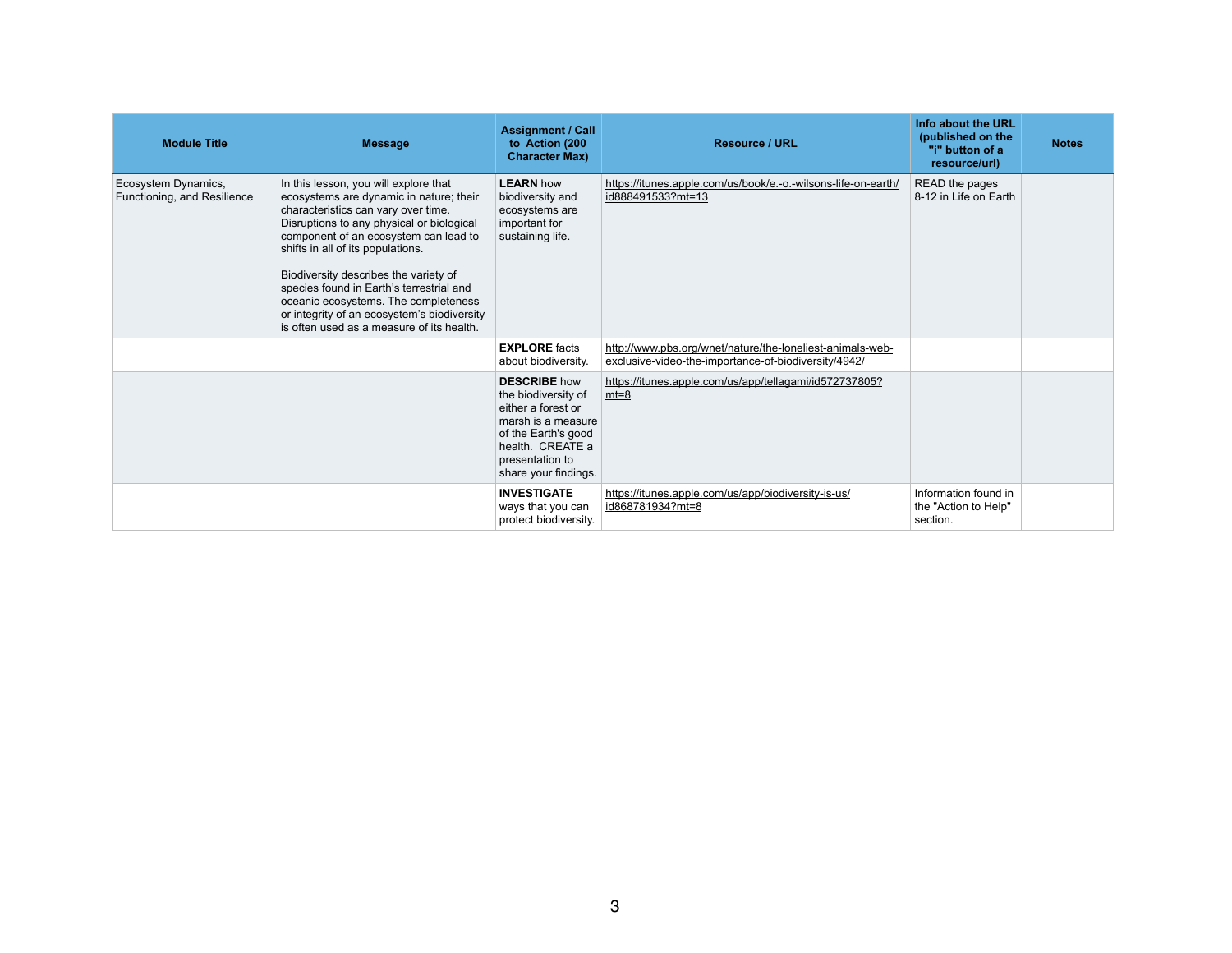|                                                                             |                                                                                                                                                                                                                                                                                                                                                                                                                                                                                                                                                                                                                                                                                                                                                                                                                                             | <b>MS Life Science</b>                                                   |                                                                                                           |                                                                              |              |
|-----------------------------------------------------------------------------|---------------------------------------------------------------------------------------------------------------------------------------------------------------------------------------------------------------------------------------------------------------------------------------------------------------------------------------------------------------------------------------------------------------------------------------------------------------------------------------------------------------------------------------------------------------------------------------------------------------------------------------------------------------------------------------------------------------------------------------------------------------------------------------------------------------------------------------------|--------------------------------------------------------------------------|-----------------------------------------------------------------------------------------------------------|------------------------------------------------------------------------------|--------------|
| <b>Module Title</b>                                                         | <b>Message</b>                                                                                                                                                                                                                                                                                                                                                                                                                                                                                                                                                                                                                                                                                                                                                                                                                              | <b>Assignment / Call to</b><br><b>Action</b>                             | <b>Resource / URL</b>                                                                                     | Info about the URL<br>(published on the "i"<br>button of a resource/<br>url) | <b>Notes</b> |
| <b>Module 3: Heredity:</b><br>Inheritance and<br><b>Variation of Traits</b> | In this module, you will focus on four big ideas of life science:<br>All organisms are made of cells and can be characterized by common aspects of their structure and functioning.<br>Organisms grow, reproduce, and perpetuate their species by obtaining necessary resources through interdependent relationships with other organisms and the<br>physical environment.<br>Heredity refers to specific mechanisms by which characteristics or traits are passed from one generation to the next via genes, and explains why offspring<br>resemble, but are not identical to, their parents.<br>Biological evolution explains both the unity and diversity of species and provides a unifying principle for the history and diversity of life on Earth.<br>3.1.7.B1<br>3.1.7.B2<br>3.1.7.B4<br>3.1.7.C1<br>3.1.7.C2<br>4.5.7.D<br>4.5.8.D |                                                                          |                                                                                                           |                                                                              |              |
|                                                                             | <b>Module III Essential Questions:</b><br>How do organisms live, grow, respond to their environment, and reproduce?<br>How and why do organisms interact with their environment and what are the effects of these interactions?<br>How are the characteristics of one generation passed to the next? How can individuals of the same species and even siblings have different characteristics?<br>How can there be so many similarities among organisms yet so many different kinds of plants, animals, and microorganisms?                                                                                                                                                                                                                                                                                                                 |                                                                          |                                                                                                           |                                                                              |              |
|                                                                             |                                                                                                                                                                                                                                                                                                                                                                                                                                                                                                                                                                                                                                                                                                                                                                                                                                             |                                                                          |                                                                                                           |                                                                              |              |
| <b>Inheritance of Traits</b>                                                | In this lesson, you will discover the role of genes<br>and how they affect the traits of the individual (e.g.,<br>human skin color results from the actions of<br>proteins that control the production of the pigment<br>melanin) and how sexual reproduction transmits<br>genetic information to offspring through egg and<br>sperm cells.                                                                                                                                                                                                                                                                                                                                                                                                                                                                                                 | DEFINE the genetic<br>terms.                                             | https://itunes.apple.com/<br>us/app/talking-glossary-<br>genetics/id596245582?<br>$mt=8$                  |                                                                              |              |
|                                                                             |                                                                                                                                                                                                                                                                                                                                                                                                                                                                                                                                                                                                                                                                                                                                                                                                                                             | <b>LEARN</b> the basics of<br>heredity.                                  | http://<br>learn.genetics.utah.edu/<br>content/inheritance/intro/                                         |                                                                              |              |
|                                                                             |                                                                                                                                                                                                                                                                                                                                                                                                                                                                                                                                                                                                                                                                                                                                                                                                                                             | <b>LEARN</b> about inherited<br>traits and recessive/<br>dominant genes. | http://<br>studviams.scholastic.co<br>m/studyjams/jams/<br>science/human-body/<br>heredity.htm            |                                                                              |              |
|                                                                             |                                                                                                                                                                                                                                                                                                                                                                                                                                                                                                                                                                                                                                                                                                                                                                                                                                             | <b>DISCOVER AND</b><br><b>ASSESS</b> your knowledge<br>of DNA.           | http://<br>www.kidsknowit.com/<br>interactive-educational-<br>movies/free-online-<br>movies.php?movie=DNA |                                                                              |              |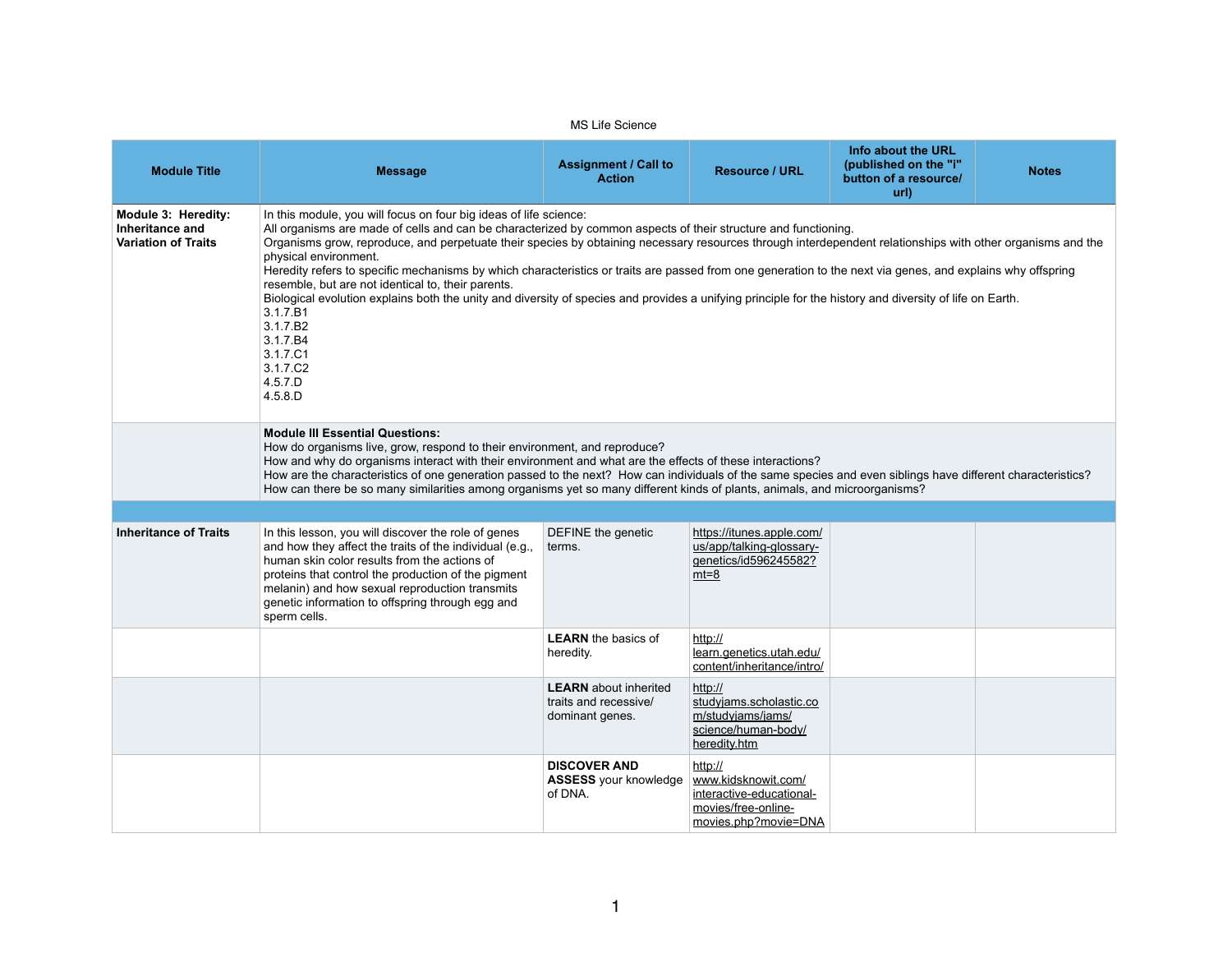| <b>Module Title</b>        | <b>Message</b>                                                                                                                                            | <b>Assignment / Call to</b><br><b>Action</b>                                                                                                                          | <b>Resource / URL</b>                                                                                                 | Info about the URL<br>(published on the "i"<br>button of a resource/<br>url)              | <b>Notes</b> |
|----------------------------|-----------------------------------------------------------------------------------------------------------------------------------------------------------|-----------------------------------------------------------------------------------------------------------------------------------------------------------------------|-----------------------------------------------------------------------------------------------------------------------|-------------------------------------------------------------------------------------------|--------------|
|                            |                                                                                                                                                           | <b>LEARN</b> about<br>chromosomes, including<br>where they are located,<br>how they are inherited,<br>and the effect they have<br>on an offspring.                    | https://itunes.apple.com/<br>us/app/gene-screen/<br>id447754230?mt=8                                                  |                                                                                           |              |
|                            |                                                                                                                                                           | <b>EXPLAIN</b> how an<br>offspring's traits depend<br>on recessive and<br>dominant genes.                                                                             | http://<br>www.pbslearningmedia.<br>org/resource/<br>hew06.sci.life.gen.domin<br>antgene/some-genes-<br>are-dominant/ |                                                                                           |              |
|                            |                                                                                                                                                           | <b>DEMONSTRATE how</b><br>each parent contributes<br>half of the genes acquired<br>by the offspring.                                                                  | https://itunes.apple.com/<br>us/app/gene-screen/<br>id447754230?mt=8                                                  |                                                                                           |              |
|                            |                                                                                                                                                           | <b>DEMONSTRATE</b> how an<br>offspring can inherit<br>specific traits by breeding<br>parents who possess<br>both recessive and<br>dominant genes for those<br>traits. | http://pbskids.org/<br>dragonflytv/games/<br>game dogbreeding.html                                                    |                                                                                           |              |
|                            |                                                                                                                                                           | <b>EXPLAIN</b> how an<br>offspring inherits<br>chromosomes using a<br>Punnett Square as you<br><b>CREATE a presentation</b><br>to share your<br>understanding.        | https://itunes.apple.com/<br>us/app/showme-<br>interactive-whiteboard/<br>id445066279?mt=8                            |                                                                                           |              |
|                            |                                                                                                                                                           |                                                                                                                                                                       |                                                                                                                       |                                                                                           |              |
| <b>Variation of Traits</b> | In this lesson, you will learn about sexually<br>reproducing organisms and how each parent<br>contributes half of the genes acquired by the<br>offspring. | <b>DISCOVER</b> how genetic<br>mutations occur.                                                                                                                       | http://<br>evolution.berkeley.edu/<br>evolibrary/article/0 0 0/<br>mutations 04                                       | http://<br>www.watchknowlearn.org<br>/Video.aspx?<br>VideoID=3492&CategoryI<br>$D = 2741$ |              |
|                            |                                                                                                                                                           | <b>LEARN</b> how genetic<br>mutations can be<br>inherited by an offspring.                                                                                            | https://itunes.apple.com/<br>us/app/gene-screen/<br>id447754230?mt=8                                                  |                                                                                           |              |
|                            |                                                                                                                                                           | <b>RESEARCH</b> at least two<br>types of genetic diseases.                                                                                                            | https://itunes.apple.com/<br>us/app/gene-screen/<br>id447754230?mt=8                                                  |                                                                                           |              |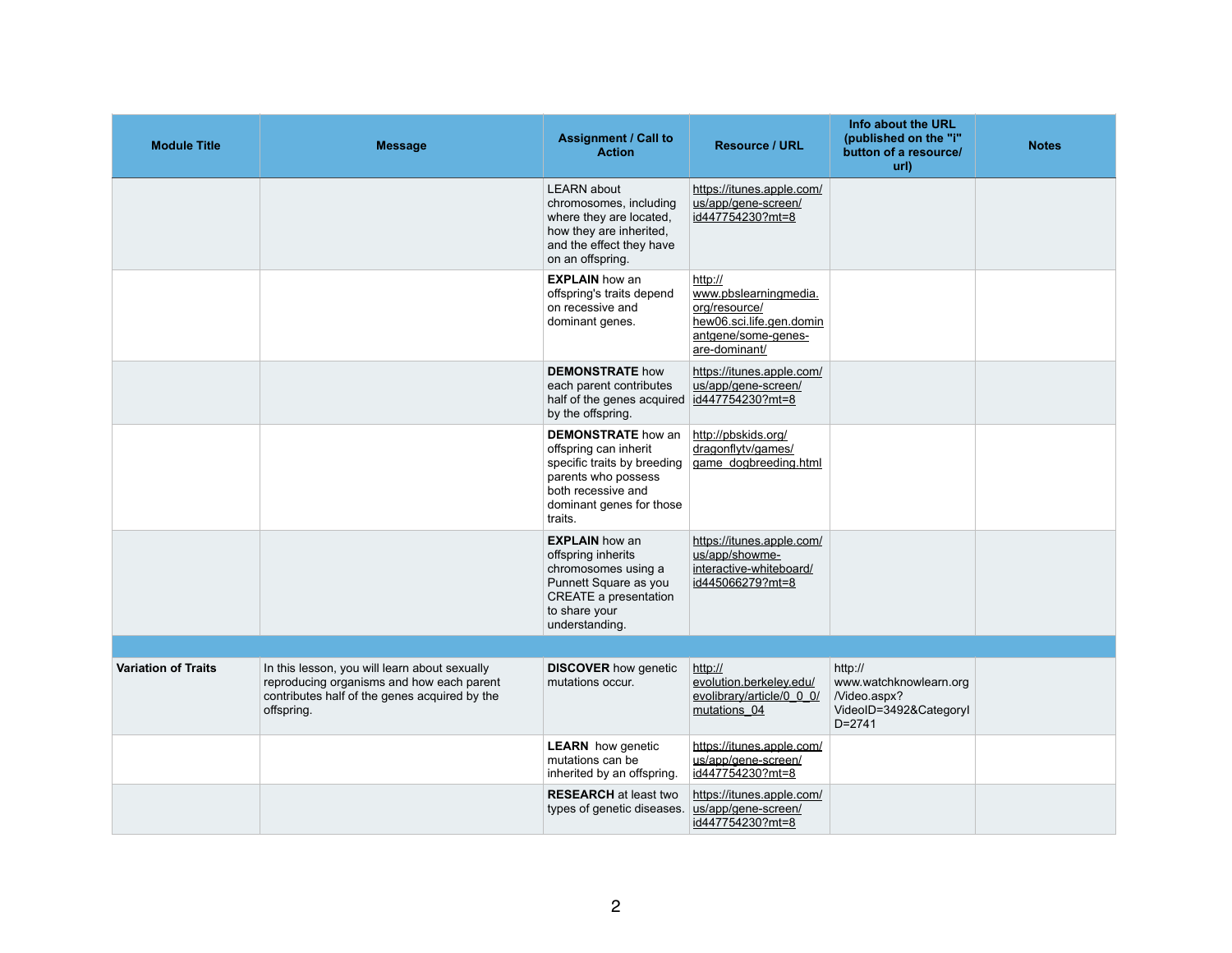| <b>Module Title</b> | <b>Message</b> | <b>Assignment / Call to</b><br><b>Action</b>                                                                                                                           | <b>Resource / URL</b>                                              | Info about the URL<br>(published on the "i"<br>button of a resource/<br>url) | <b>Notes</b> |
|---------------------|----------------|------------------------------------------------------------------------------------------------------------------------------------------------------------------------|--------------------------------------------------------------------|------------------------------------------------------------------------------|--------------|
|                     |                | <b>EXPLAIN</b> one type of<br>genetic disease, including   us/app/glogster/<br>causes, symptoms, and<br>treatments. CREATE a<br>poster to share your<br>understanding. | https://itunes.apple.com/<br>id907433564?mt=8                      |                                                                              |              |
|                     |                | <b>DEFINE</b> genetic<br>engineering.                                                                                                                                  | http://tiki.oneworld.org/<br>genetics/home.html                    |                                                                              |              |
|                     |                | <b>RESEARCH</b> how genetic<br>engineering can benefit<br>the world's population.                                                                                      | http://www.iptv.org/<br>exploremore/ge/uses/<br>index.cfm          |                                                                              |              |
|                     |                | <b>EXPLAIN</b> how genetic<br>engineering can be<br>beneficial. CREATE a<br>presentation to share<br>your understanding.                                               | https://itunes.apple.com/<br>us/app/tellagami/<br>id572737805?mt=8 |                                                                              |              |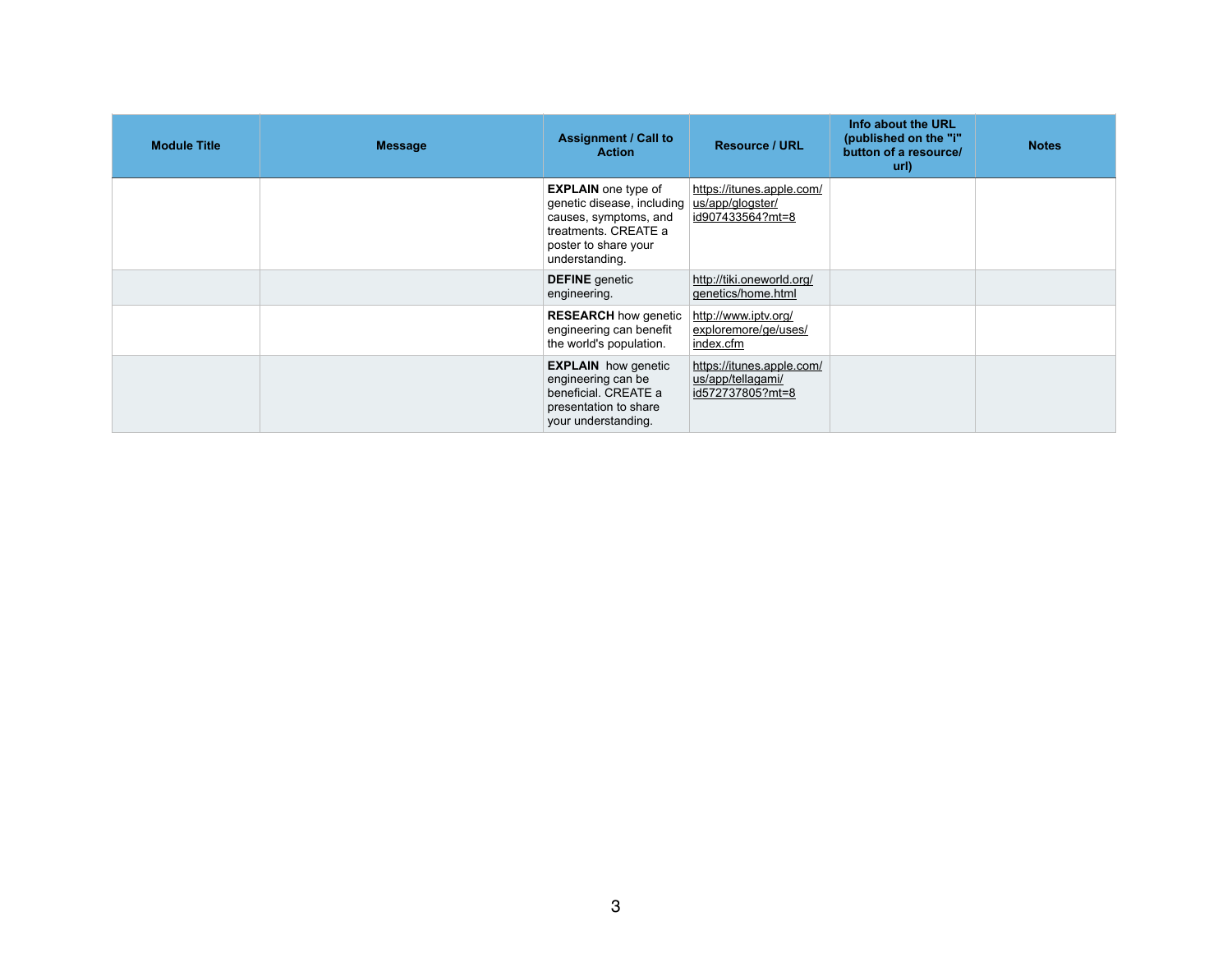| RL                                  | <b>URL</b> (published<br>on the "i"<br>button of a<br>resource/url)                                                                | <b>Internal Notes</b><br>(not published<br>to the course) | <b>Copyright</b><br><b>Notes</b> |
|-------------------------------------|------------------------------------------------------------------------------------------------------------------------------------|-----------------------------------------------------------|----------------------------------|
|                                     | becies to increase in number, the heritable genetic variation of<br>eration of those organisms that are better able to survive and |                                                           |                                  |
|                                     |                                                                                                                                    |                                                           |                                  |
|                                     |                                                                                                                                    |                                                           |                                  |
| atch?                               |                                                                                                                                    |                                                           |                                  |
| tadt/ecology-<br><u>ated=1</u>      |                                                                                                                                    |                                                           |                                  |
| app/glogster/                       |                                                                                                                                    |                                                           |                                  |
| 7/types-of-<br>$ted=1$              |                                                                                                                                    |                                                           |                                  |
| g/sites/default/<br><u>sources/</u> |                                                                                                                                    |                                                           |                                  |
|                                     |                                                                                                                                    |                                                           |                                  |
|                                     |                                                                                                                                    |                                                           |                                  |
| app/the-<br><u>-8</u>               |                                                                                                                                    |                                                           |                                  |

|                                                                                 |                                                                                                                                                                                                                                                                                                                                                                                                                                                               | <b>MS Life Science</b>                                                                                        |                                                                                                                |                                                                                       |                                                           |                  |  |
|---------------------------------------------------------------------------------|---------------------------------------------------------------------------------------------------------------------------------------------------------------------------------------------------------------------------------------------------------------------------------------------------------------------------------------------------------------------------------------------------------------------------------------------------------------|---------------------------------------------------------------------------------------------------------------|----------------------------------------------------------------------------------------------------------------|---------------------------------------------------------------------------------------|-----------------------------------------------------------|------------------|--|
| <b>Module Title</b>                                                             | <b>Message</b>                                                                                                                                                                                                                                                                                                                                                                                                                                                | <b>Assignment / Call to</b><br><b>Action (200 Character Max)</b>                                              | <b>Resource / URL</b>                                                                                          | Info about the<br><b>URL</b> (published<br>on the "i"<br>button of a<br>resource/url) | <b>Internal Notes</b><br>(not published<br>to the course) | Cop<br><b>Nc</b> |  |
| <b>Module IV: Biological</b><br><b>Evolution: Unity and</b><br><b>Diversity</b> | In this Module, you will learn that the process of evolution primarily results from four factors; the potential for a species to increase in number, the heritable genetic variation of<br>individuals in a species due to mutation and sexual reproduction, competition for limited resources, and the proliferation of those organisms that are better able to survive and<br>reproduce in the environment.<br>3.1.7.B1<br>3.1.7.C1<br>3.1.7.C2<br>3.1.7.C3 |                                                                                                               |                                                                                                                |                                                                                       |                                                           |                  |  |
|                                                                                 | <b>Module IV Essential Questions:</b><br>How organisms effect one another in different ecosystems?<br>How do fossils help understand the history of the earth?<br>How and why do organisms change and adapt over time?                                                                                                                                                                                                                                        |                                                                                                               |                                                                                                                |                                                                                       |                                                           |                  |  |
|                                                                                 |                                                                                                                                                                                                                                                                                                                                                                                                                                                               |                                                                                                               |                                                                                                                |                                                                                       |                                                           |                  |  |
| Interdependent<br><b>Relationships</b>                                          | In this lesson, you will explore symbiotic and<br>parasitic relationships of organisms in an<br>ecosystem.                                                                                                                                                                                                                                                                                                                                                    | <b>UNDERSTAND</b><br>interdependent relationships.                                                            | https://www.youtube.com/watch?<br>v=vFqv y1QKRA                                                                |                                                                                       |                                                           |                  |  |
|                                                                                 |                                                                                                                                                                                                                                                                                                                                                                                                                                                               | <b>COMPARE</b> symbiotic and<br>parasitic relationships in<br>organisms within an<br>ecosystem.               | www.slideshare.net/emneistadt/ecology-<br>symbiotic-relationships?related=1                                    |                                                                                       |                                                           |                  |  |
|                                                                                 |                                                                                                                                                                                                                                                                                                                                                                                                                                                               | <b>DEMONSTRATE</b> symbiotic<br>relationship. DEVELOP a<br>simple model to demonstrate<br>your understanding. | https://itunes.apple.com/us/app/glogster/<br>id907433564?mt=8                                                  |                                                                                       |                                                           |                  |  |
|                                                                                 |                                                                                                                                                                                                                                                                                                                                                                                                                                                               | <b>UNDERSTAND how</b><br>organisms interact with each<br>other and their environment.                         | www.slideshare.net/Kerriep7/types-of-<br>interactions-35274008?related=1                                       |                                                                                       |                                                           |                  |  |
|                                                                                 |                                                                                                                                                                                                                                                                                                                                                                                                                                                               | <b>DEMONSTRATE how</b><br>organisms interact with their<br>environment.                                       | http://teacherstryscience.org/sites/default/<br>files/uploads/lessonplan/resources/<br>pill but lab flipchart. |                                                                                       |                                                           |                  |  |
|                                                                                 |                                                                                                                                                                                                                                                                                                                                                                                                                                                               |                                                                                                               |                                                                                                                |                                                                                       |                                                           |                  |  |
| <b>Evidence of Common</b><br><b>Ancestry and Diversity</b>                      | In this lesson, you will explore fossils, the mineral<br>replacements, preserved remains, or traces of<br>organisms that lived in the past.<br>3.1.7.C <sub>3</sub>                                                                                                                                                                                                                                                                                           |                                                                                                               |                                                                                                                |                                                                                       |                                                           |                  |  |
|                                                                                 |                                                                                                                                                                                                                                                                                                                                                                                                                                                               | <b>IDENTIFY fossils and their</b><br>attributes in your local<br>region.                                      | https://itunes.apple.com/us/app/the-<br>fossilator/id495922566?mt=8                                            |                                                                                       |                                                           |                  |  |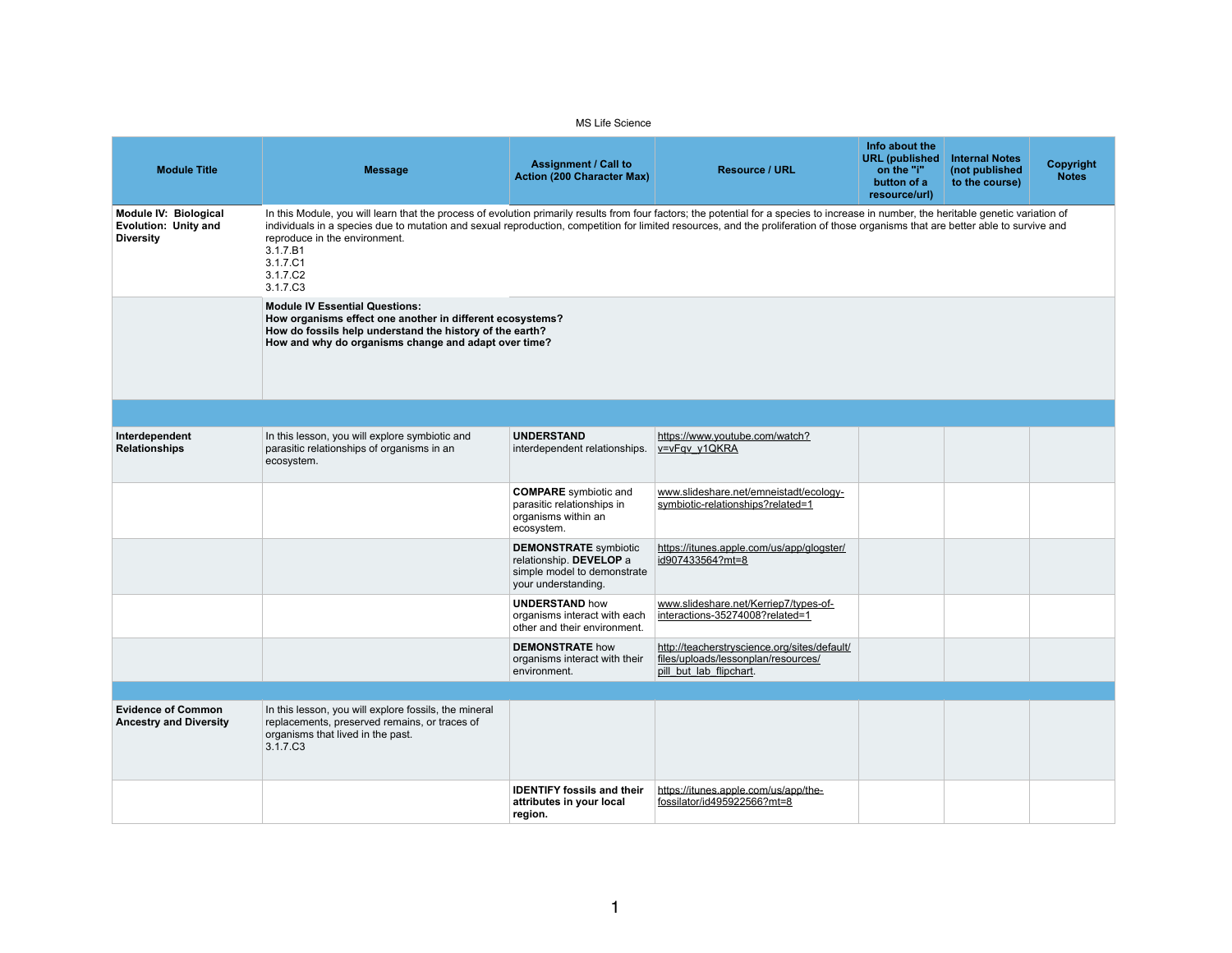| <b>Module Title</b>      | <b>Message</b>                                                                                                                                                                                                                      | <b>Assignment / Call to</b><br><b>Action (200 Character Max)</b>                                                                                                | <b>Resource / URL</b>                                                                                           |  |
|--------------------------|-------------------------------------------------------------------------------------------------------------------------------------------------------------------------------------------------------------------------------------|-----------------------------------------------------------------------------------------------------------------------------------------------------------------|-----------------------------------------------------------------------------------------------------------------|--|
|                          |                                                                                                                                                                                                                                     | <b>LEARN about fossils and</b><br>what they can tell us about<br>earth's history.                                                                               | https://www.khanacademy.org/partner-<br>content/nova/evolutionlab/evolution-101/v/<br>fossils-rocking-the-earth |  |
|                          |                                                                                                                                                                                                                                     | <b>LEARN</b> about the qualities<br>of fossils and how they are<br>created over time.                                                                           | http://www.mooremiddleschool.org/users/<br>6MyDocs/Fossils.ppt                                                  |  |
|                          |                                                                                                                                                                                                                                     | <b>IDENTIFY different types of</b><br>fossils.                                                                                                                  | http://mjksciteachingideas.com/pdf/<br>BlogFossilLab.pdf                                                        |  |
|                          |                                                                                                                                                                                                                                     |                                                                                                                                                                 |                                                                                                                 |  |
| <b>Natural Selection</b> | In this lesson, you will explore genetic variations<br>among individuals in a population and how<br>mutations give some individuals an advantage in<br>surviving and reproducing in their environment.<br>3.1.7.C1                  | <b>SUMMARIZE the attributes</b><br>of natural selection.                                                                                                        | https://www.youtube.com/watch?<br>v=0SCjhl86grU                                                                 |  |
|                          |                                                                                                                                                                                                                                     | <b>LEARN</b> how different species<br>are similar and share<br>common genes.                                                                                    | https://www.youtube.com/watch?<br>v=IIEoO5KdPvg                                                                 |  |
|                          |                                                                                                                                                                                                                                     | <b>LEARN</b> the unique<br>evolutionary history of the<br>kangaroos.                                                                                            | https://pbslearningmedia.org/resource/<br>nvaus.sci.bio.kangaroos/the-evolution-of-<br>kangaroos/               |  |
|                          |                                                                                                                                                                                                                                     | <b>DEMONSTRATE your</b><br>knowledge of natural<br>selection. CREATE a<br>cartoon of an animal of<br>your choice and an<br>obstacle it overcame by<br>evolving. | https://itunes.apple.com/us/app/nova-<br>elements/id512772649?mt=8                                              |  |
|                          |                                                                                                                                                                                                                                     |                                                                                                                                                                 |                                                                                                                 |  |
| <b>Adaptation</b>        | In this lesson, you will explore adaptation by natural<br>selection and its role over generations - an<br>important process by which species change over<br>time in response to changes in environmental<br>conditions.<br>3.1.7.B1 | <b>LEARN</b> how species change<br>in response to environmental<br>conditions.                                                                                  | www.pbslearningmedia.org/resource/<br>klyxnightlizard/night-lizards/                                            |  |
|                          |                                                                                                                                                                                                                                     | <b>UNDERSTAND how</b><br>adaptations are produced by<br>natural selection.                                                                                      | http://www.biology4kids.com/files/<br>studies evolution.html                                                    |  |
|                          |                                                                                                                                                                                                                                     | <b>UNDERSTAND how</b><br>adaptations are produced.                                                                                                              | https://www.youtube.com/watch?v=-<br>BzPjwL6JAs                                                                 |  |
|                          |                                                                                                                                                                                                                                     | <b>DEMONSTRATE</b> knowledge<br>of animal adaptation.<br>CREATE a cartoon of how an<br>animal adapts to living in a<br>particular environment.                  | https://itunes.apple.com/us/app/comic-<br>maker-hd/id649271605?mt=8                                             |  |
|                          |                                                                                                                                                                                                                                     |                                                                                                                                                                 |                                                                                                                 |  |

| <u>रा</u>                           | Info about the<br><b>URL</b> (published<br>on the "i"<br>button of a<br>resource/url) | <b>Internal Notes</b><br>(not published<br>to the course) | <b>Copyright</b><br><b>Notes</b> |
|-------------------------------------|---------------------------------------------------------------------------------------|-----------------------------------------------------------|----------------------------------|
| org/partner-<br>volution-101/v/     |                                                                                       |                                                           |                                  |
| ool.org/users/                      |                                                                                       |                                                           |                                  |
| om/pdf/                             |                                                                                       |                                                           |                                  |
| <u>atch?</u>                        |                                                                                       |                                                           |                                  |
| <u>atch?</u>                        |                                                                                       |                                                           |                                  |
| g/resource/<br>e-evolution-of-      |                                                                                       |                                                           |                                  |
| <u>app/nova-</u><br>$\underline{8}$ |                                                                                       |                                                           |                                  |
|                                     |                                                                                       |                                                           |                                  |
| resource/                           |                                                                                       |                                                           |                                  |
| n/files/                            |                                                                                       |                                                           |                                  |
| atch?v=-                            |                                                                                       |                                                           |                                  |
| app/comic-<br>$rac{8}{2}$           |                                                                                       |                                                           |                                  |
|                                     |                                                                                       |                                                           |                                  |